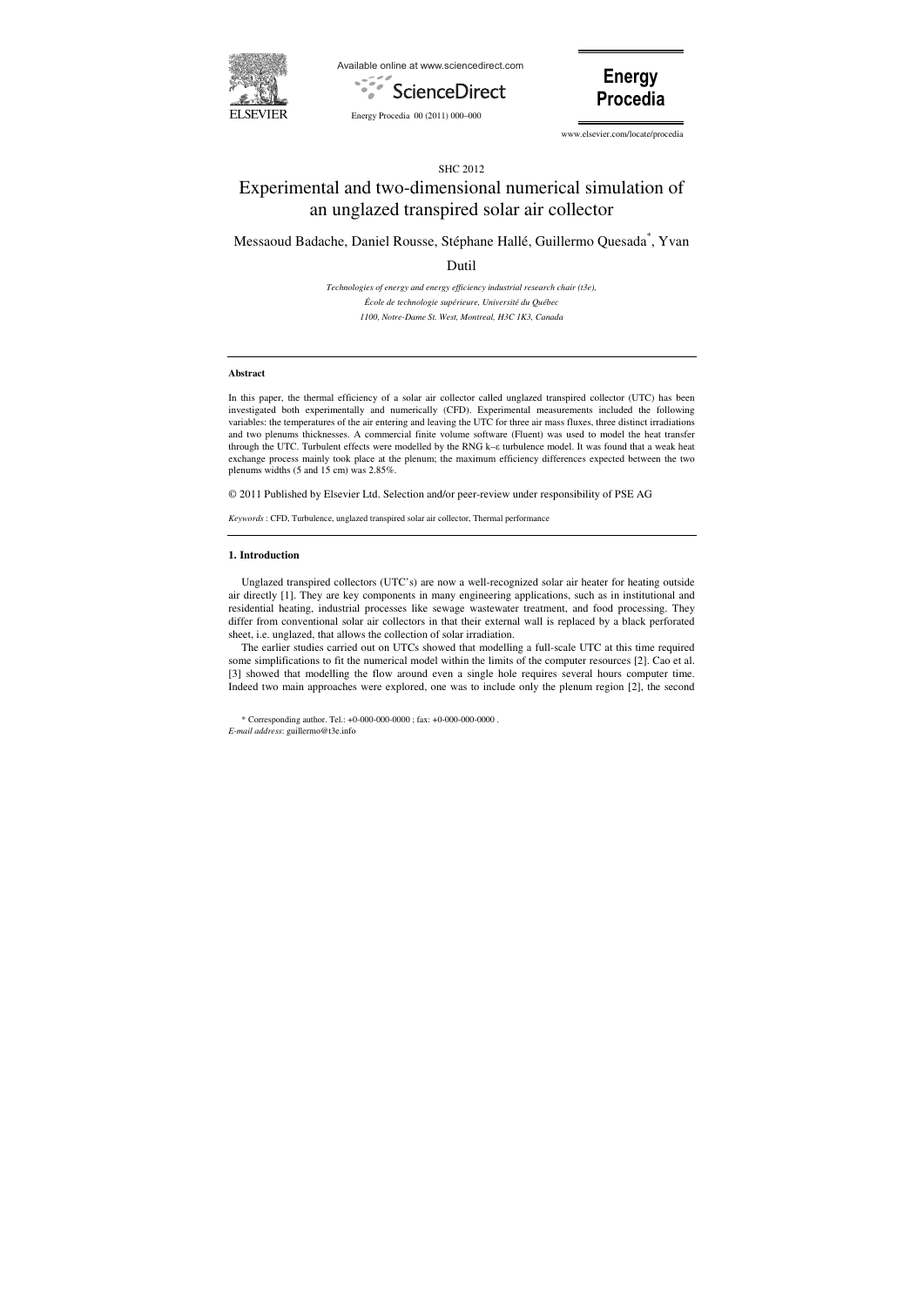approach use's symmetry of the system (perforated plate) in which simulations were restricted to the perforations region[1, 3-5]. Therefore no detailed studies have yet-been undertaken of the thermals performances of the whole collector including the plenum and the perforations. Hence, the purpose of the present investigation is to enrich the knowledge already acquired on UTC's by performing an experimental and numerical simulation of a two-dimensional unglazed transpired collector including the plenum and the perforations regions.

| Nomenclature         |                                          |  |  |  |
|----------------------|------------------------------------------|--|--|--|
|                      |                                          |  |  |  |
| $A_{\text{coll}}$    | collector area $(m2)$                    |  |  |  |
| b                    | slot's thickness (mm)                    |  |  |  |
| $G_0$                | volumetric heat generation $(W/m^3)$     |  |  |  |
| $G_{\rm T}$          | absorbed irradiation intercity $(W/m^2)$ |  |  |  |
| H                    | absorber plate height (cm)               |  |  |  |
| L                    | pitch of between slots (mm)              |  |  |  |
| $\dot{m}$            | air mass flux ( $kg/s·m2$ )              |  |  |  |
| $T_{\rm amb}$        | ambient air temperature $(^{\circ}C)$    |  |  |  |
| $T_{\text{out}}$     | outlet air temperature $({}^{\circ}C)$   |  |  |  |
| w                    | plenum thickness (cm) Greek symbols      |  |  |  |
| $\alpha$             | absorption coefficient                   |  |  |  |
| ε                    | turbulent dissipation rate $(m^2/s^3)$   |  |  |  |
| $\eta_{\text{coll}}$ | collector efficiency                     |  |  |  |
| λ                    | thermal conductivity (W/m·K)             |  |  |  |
| $\rho_{\text{air}}$  | air density $(kg/m3)$                    |  |  |  |
| $\delta_{ij}$        | Kronecker delta                          |  |  |  |

In this paper the thermal performances of an UTC are investigated both experimentally and with computational fluid dynamics (CFD). Experimental investigations were carried out in a laboratory with controlled environment. Measurements included the ambient and outlet air temperatures, and air mass flow rate through the UTC for two plenums thicknesses and three distinct irradiations. The plate's perforations were chosen to be slits to enable the comparison with 2D numerical simulations. The commercial software (Fluent) was used that solves the Reynolds–Average Navier–Stokes Equations (RANS) coupled with energy conservation and turbulence modeling. The low-Reynolds RNG k–ε turbulence model has been employed to simulate the turbulent cases. The Boussinesq approximation was used to account for the density variation within the collector.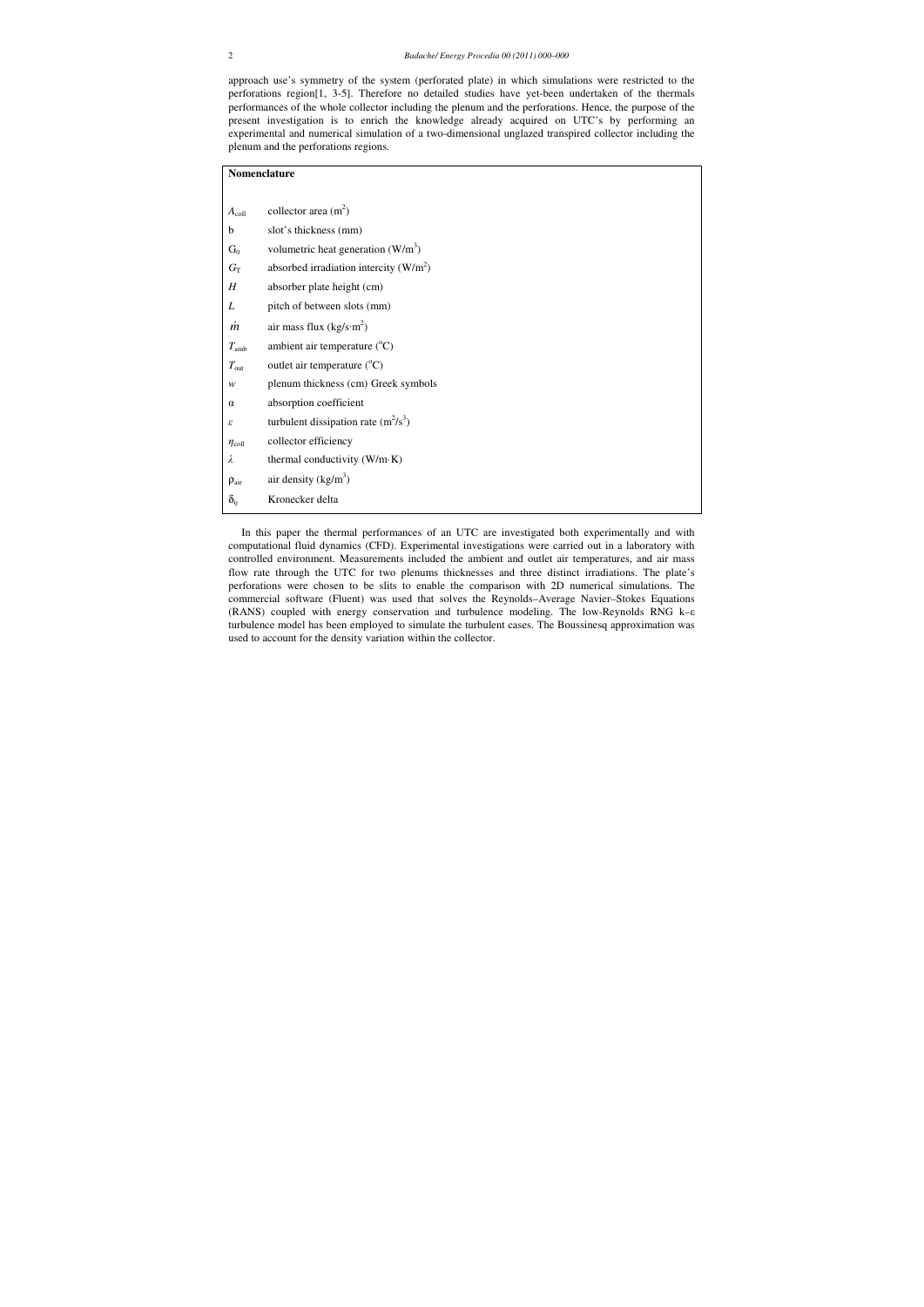# **2. Experimental method**

Two UTCs prototypes have been built, instrumented and tested in laboratory conditions. These will be designated as "*w*-5" (plenum of 5 cm) and "*w*-15" (plenum of 15 cm). Each comprising, a vertical wooden box, an absorber plate, an air gap with thickness (*w*) which is the back wall to plate spacing (plenum). The air leaves the plenum via the top back wall. The sides and the back of the collector are insulated to minimise heat losses and to act as adiabatic walls, while the front face was exposed to lamps irradiation and ambient temperature. A vertical section of the UTC prototype studied is shown in Fig 1. Note that the air suction system and the artificial source of irradiation are not shown on Fig 1.

Air is drawn by 75.5 L/s inline duct ventilator (DB206), and emerges the collector at the rear box through (*z*) a 10 cm fitting reducer. The air mass flow rate in the collector was controlled by a variable speed drive model (3PN116B, 110/120 V, 60Hz) which allows the adjustment (control) of three mass flux required in the experiments (0.0133, 0.0266, 0.0411 kg/s·m<sup>2</sup>).



Fig. 1. Vertical section of the UTC showing the geometry studied

The absorber test plate consists of a black painted aluminum sheet ( $\lambda = 202$  W/m·K) mounted on the front face of the wooden box, and has the same dimensions in all tests; 0.3 cm thick, 0.48 cm height (*H*) and 36 cm width (not visible in the 2D model). It includes an equally spaced single row of slots (21 slots), of width (*b*) 1 mm thick uniformly spaced at a distance (*L*) of 21 mm, through which air is drawn. This is equivalent to an apparent surface of 0.174  $m^2$  and to about 5% porosity.

Tests were performed for 3 levels of irradiation  $(300, 450, 450, 600, 600, 600)$  w/m<sup>2</sup>) with an artificial solar simulator, which involves 28 globe®- projectors with T3/J-TYPE/87 mm, 150 Watts, light bulbs that collectively provide a total radiative intensity of 4.2 kW.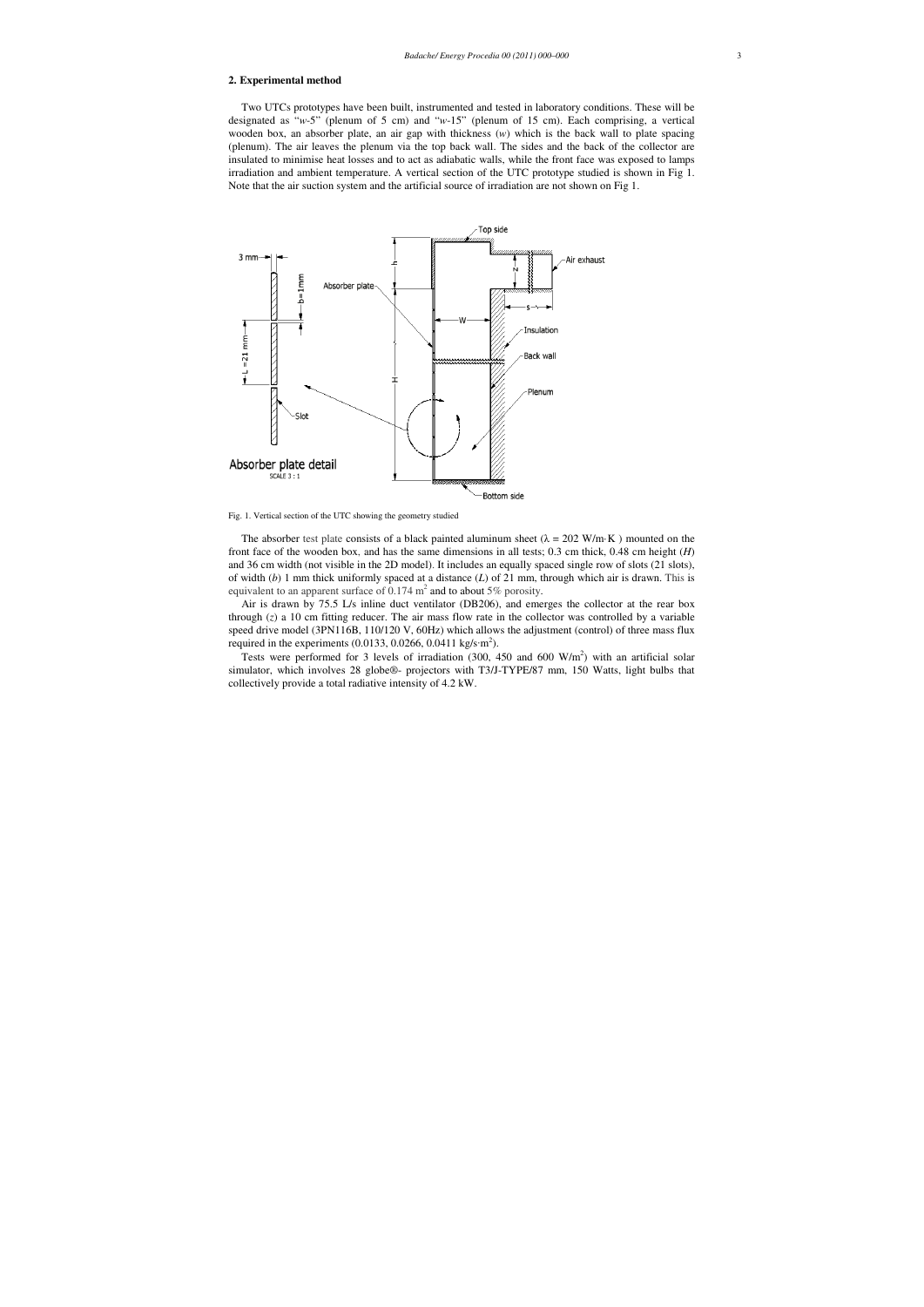For each plenum thicknesses (5 cm and 15 cm) three irradiations levels (300, 450 and 600  $W/m<sup>2</sup>$ ) and three mass fluxes (0.0133, 0.0266, 0.041 kg/s·m<sup>2</sup>) were studied. In total 18 test runs were performed. Each test started by adjusting the irradiation level and the mass flow rate. After, the readings (*T*amb and *T*out) were recorded. All readings are noted once the steady-state conditions are reached. The steady state for each run was attained generally within 2–2.5 h. Fifteen calibrated (0.2 mm diameter) k-type thermocouples (with accuracy 0.3 °C) have been used for the measurement of temperature, at different points of the test apparatus. The temperature recording was carried out using a central data acquisition (National Instrument-USA, SCXI-1000), carried out to record temperatures at fixed time interval of 1 second.

The UTC efficiency  $(\eta_{\text{coll}})$  was estimated from an energy ratio transfers, i.e. from the ratio of the useful heat gain delivered by the collector divided by the incident irradiation on the collector surface. UTC's efficiency can be determined by the following equation (1):

Two UTC models were built with two different plenum thicknesses (5 and 15 cm). The numerical models were designed to resemble the essential features of the experimental prototype. Indeed, the considered geometry corresponds exactly to the one employed in the experiments (Fig 1). An outer domain (exterior) was added bounded by the inlet air section (at plan *x*<sup>∞</sup> see Fig 2 (b)). Although the three modes of heat transfer in the UTC are present, radiation heat exchange between the absorber plate and the back wall and between the absorber plate and the surroundings has been considered negligible as suggested by [6]. The flow is assumed to be steady, turbulent and two-dimensional. The Boussinesq approximation was used to account for the density variation. This approximation is valid since the temperature differences in the domain were typically less than 32 °C. The thermophysical properties of the fluid are evaluated at a reference temperature (evaluated from experimental measurements) and assumed to be constant, except the buoyancy term. For brevity the mathematical model is not listed here, full equation sets and details ( $k$ ,  $\varepsilon$ ,  $v$ *t*,  $Pr$ *t*, and  $S$ *ij*) for this model are available in [7].

$$
\eta_{coll} = \frac{\text{incp}(T_{out} - T_{amb})}{G_T} \tag{1}
$$

**3. Numerical method** 

# *3.1. Physical Problem and turbulence modeling*

A structured mesh grid is used inside the slot, the solid region (absorber plate), and at a region  $x = \pm 1$  cm from the absorber plate (i.e. 1 cm upstream and 1 cm downstream of the plate). A large number

The assumption of turbulent flow was justified in two ways. First, the presence of slots changes the flow behavior over the absorber plate, and typically creates turbulent recirculation regions in the plenum. Second, the fluid dynamic models representative of the air motion inside the plenum shows rather complex results, involving turbulent and laminar flows [2]. The flow may be laminar or turbulent, depending on the region and the air flow rate through the collector. Apart from the intrinsic difficulty to defining the region of the collector where the flow is laminar or turbulent, it is impossible to apply both laminar and turbulent models to the same computational model. To check a merging between the laminar and turbulent flow a turbulent model seems to be more appropriate in this situation, indeed the Reynolds– Normalized Group (RNG) k-ε model derived by Orszag et al. [8] has been used. This model was recommended in literature [9] and further in [10] for predicting air motion in enclosed airflow simulations.

## *3.2. Mesh design and boundary conditions*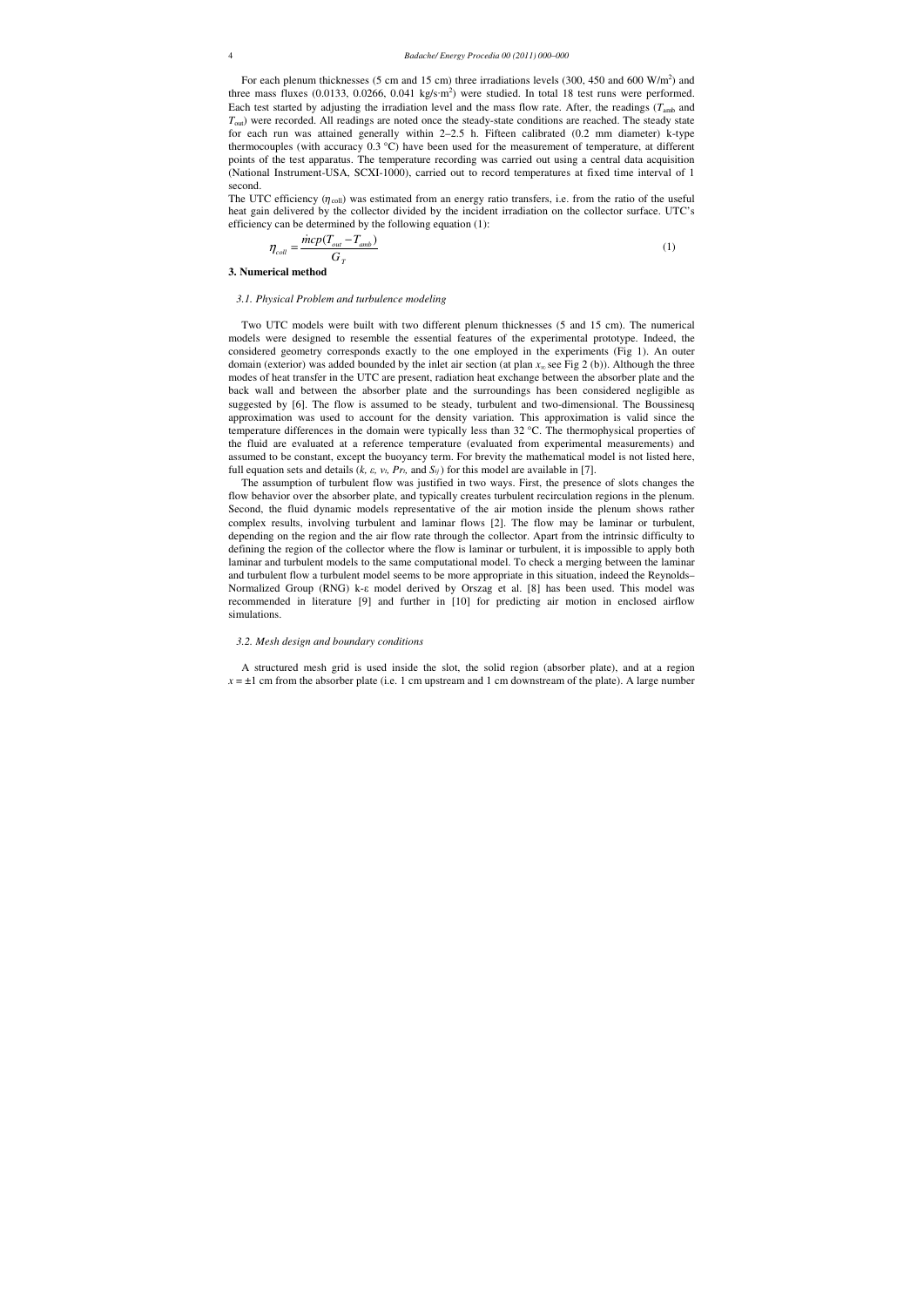of grid points are placed inside the slots where the temperature and velocity gradients are expected to be significant, and at geometrically decreasing distances in the regions next to the solids regions. A coarse non structured mesh grid was used within the rest of the domain since the flow in these regions is relatively quiet. The same method was used for both plenum cases (5 cm and 15 cm). Fig 2 (a), shows the grid topology near a slot. Table 1, shows the characteristics of the three mesh (A, B and C) studied for each plenum case, subscript  $N_a$ ,  $N_b$ ,  $N_c$ , and  $N_d$  represent the number of nodes at the edges of the smallest repeating pattern as shown in Fig 2 (a), while  $N_t$ ,  $C_L$  represent the total number of nodes and cells within the whole computational domain.

Table 1: Grid parameters for the two plenums configuration

|                                     |             | U.     | N,     | $N_{\rm a}$ | $N_{\rm b}$ | $N_c$ | $N_{\rm d}$ |
|-------------------------------------|-------------|--------|--------|-------------|-------------|-------|-------------|
|                                     | Mesh A-5    | 100494 | 67125  | 10          |             | 15    | 25          |
|                                     | Mesh B-5    | 168699 | 112997 | 15          | 10          | 20    | 30          |
| Plenum<br>ົດ<br>$\ddot{\mathbf{z}}$ | Mesh C-5    | 180342 | 126025 | 30          | 20          | 20    | 30          |
|                                     | Mesh $A-15$ | 172961 | 103319 | 10          |             | 15    | 25          |
|                                     | Mesh $B-15$ | 282615 | 220351 | 15          | 10          | 20    | 30          |
| Plenum<br>$(w-15)$                  | Mesh $C-15$ | 393026 | 237281 | 30          | 20          | 20    | 30          |
|                                     |             |        |        |             |             |       |             |



Fig. 2. (a) Grid topology near a slot and one spacing L of the plate; (b) boundary conditions imposed on the computational domain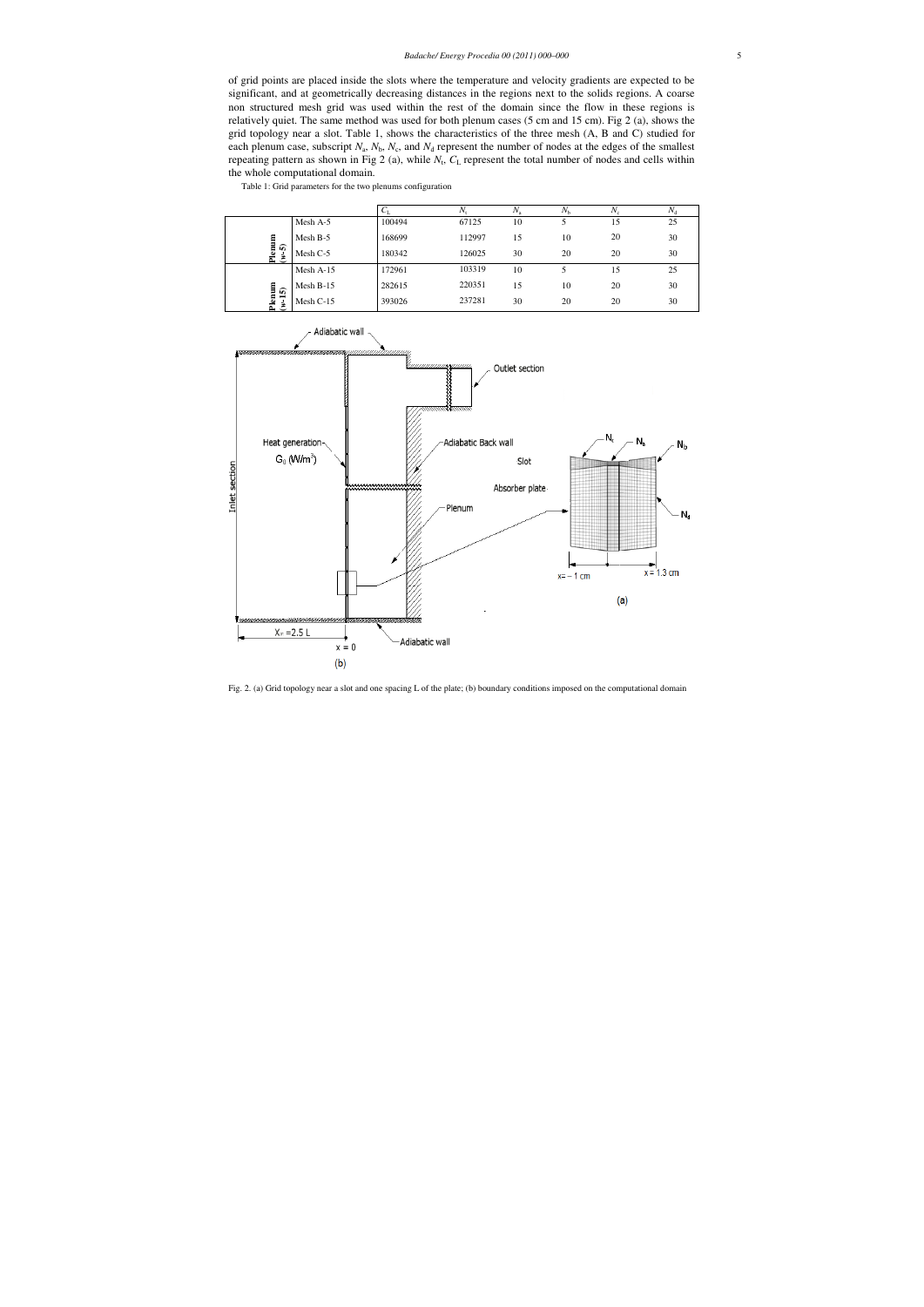Fig 2 (*b*) shows the boundary conditions imposed on the computational domain. Initial and boundary conditions were set as close as possible to the experimental conditions. Three types of boundary conditions were considered.

**At walls**: the no-slip boundary conditions have been considered on all of the rigid walls. In all cases, vertical (back wall) and horizontal (bottom, top) walls have been considered as adiabatic. At the absorber plate, a volumetric heat generation term was specified  $(G_0,$  equal to  $2\times10^5$ ,  $1.5\times10^5$ ,  $1\times10^5$  W/m<sup>3</sup>) equivalent to absorbed solar radiation ( $\alpha$ ·*G*<sub>T</sub>, equal to 600, 450, 300 W/m<sup>2</sup>).

**At the inlet air section**: on the left outside of the plate (i.e. at the distance *x*∞) the computational domain is bounded by a free air stream inlet with an assumed total pressure of 0 Pa. The incoming air temperature was specified to be equal to the ambient temperature  $T_{\text{amb}}$ .

**At the outlet air section**: a negative inlet velocity condition was imposed since the experimental mass fluxes through the UTC are known.

#### *3.3. Numerical methodology and grid independence study*

The set of governing coupled non-linear differential equations have been solved numerically via Fluent which is based on a finite volume procedure. Convective and diffusive terms are discretized with a second order upwind scheme. The SIMPLE algorithm of Patankar and Spalding [11] was used for the velocitypressure coupling. The solution was considered to be converged when the residuals were on the order of 10–6 for continuity, momentum, turbulence quantities and 10–10 for energy. All simulations were performed on a i7 processors, 2.13 GHz and 12 GB of memory.

A grid dependence study was carried out (for the two plenum configurations) to ascertain the accuracy of the numerical results and to decide what grid size  $(N_t)$  will be used for all the simulations. The efficiency of the UTC was the relevant parameter to be analyzed. The simulation case with mass fluxes 0.0411 kg/s·m<sup>2</sup> and irradiation intensity level 600 W/m<sup>2</sup> was considered in the grid independence study, since this case was the most restrictive in terms of convergence compared to the other cases.

The Grid Convergence Index (GCI) method, recommended by the Fluids Engineering Division of ASME for discretization error estimation was used in the present study, which is based on the Richardson extrapolation [12]. The parameters of the different meshes and the corresponding computed value of efficiency used in the GCI study are illustrated in Table 2, were  $C_{Li}$  and  $\eta_{coll-i}$  denotes respectively the total number of cells used and the efficiency solution on the ith mesh grid.

Table 2: Calculation results of discretization error

| Calculated parameters        | Plenum $(w-5)$         | Plenum $(w-15)$        |
|------------------------------|------------------------|------------------------|
| CL1, CL2, CL3                | 100494, 168699, 180342 | 172961, 377774, 393026 |
| $\eta_{\text{coll-1}}$       | 0.901                  | 0.913                  |
| $\eta_{\text{coll }-2}$      | 0.879                  | 0.875                  |
| $\eta_{\text{coll-3}}$       | 0.875                  | 0.866                  |
| $\eta_{\text{coll-(R-ext)}}$ | 0.873                  | 0.861                  |
| GCI                          | 0.37%                  | 0.84%                  |

 According to Table 2, the numerical uncertainty in the fine-grid solution for the cases of (*w*-5) and (*w*-15) are 0.37% and 0.84% respectively, and the extrapolated values for the efficiency (estimated as the number of cells approached infinity) are 87.27% and 86.07%. From a viewpoint of grid solution convergence, the difference between extrapolated and fine mesh is negligible. For this reason, the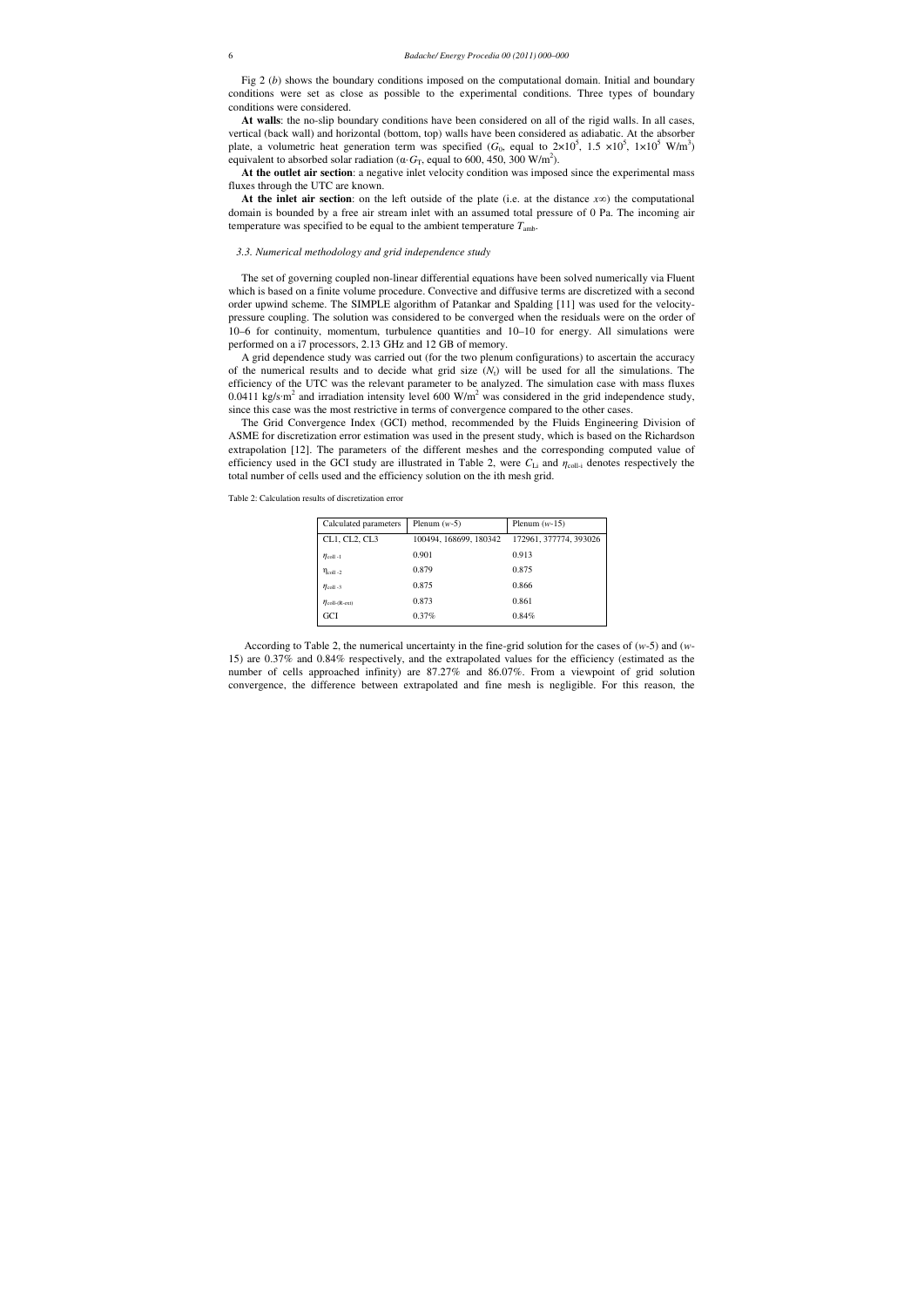Richardson extrapolated solution  $\eta_{\text{coll-}(R\text{-}ext)}$  for each plenum case cannot be differentiated from the fine grid solution. In summary, the results that will be presented in the subsequent simulations were calculated using mesh grid (C-5) for plenum ( $w$ -5) and (C-15) for plenum ( $w$ -15) with y+ less than unity ( $0.5 < y + <$ 0.8).

#### **4. Results**

Data related to the instrumentation used in this study stated that the measurement of flow velocity and irradiation have an uncertainty of  $\pm 3\%$  and  $\pm 1\%$  respectively. The uncertainty in the temperature measurement was  $\pm 0.3$  °C. The maximum value for the uncertainty on the efficiency results is  $\pm 5.4\%$ .

The comparison between CFD simulations and the experimental efficiency measurements for the two plenum thicknesses was performed for three irradiation levels (300, 450 and 600  $W/m<sup>2</sup>$ ). For brevity only case with irradiation level of 300 and 600  $W/m^2$  are represented her (Fig 3 (a) and (b)).

A series of numerical simulations were performed to investigate the thermal performance of the UTC, under k-ε RNG model. The numerical results are presented below in terms of the collector efficiency then compared to experimental test data. Results are obtained at three air mass fluxes (0.0133, 0.0266, 0.0411 kg/s·m<sup>2</sup>), three irradiation levels GT = 600; 450; and 300 W/m<sup>2</sup> and two plenum thicknesses (*w* = 5 cm and 15 cm). The effect of plenum thickness is also considered on the thermal behavior of the UTC.



*Fig.* 3. comparison of the computed and measured efficiency; (a)  $G_T = 300$  W/m<sup>2</sup>; (b)  $G_T = 600$  W/m<sup>2</sup>

# *4.1. Comparison with experimental results*

Globally, Fig 3 (a) and (b) show that the predicted efficiency was within the experimentally measured efficiency uncertainty range for almost all of the measured points. However, the experimental data obtained at the lowest mass fluxes and high irradiation level shows a slight disagreement with the model predictions. This disagreement is most likely due to the fact that there are unknown experimental inputs such as turbulence intensity, and radiative heat loss from the absorber plate to the surroundings, which were not accounted for in the model simulations. These losses by radiation are significant at low mass flux and high irradiation levels.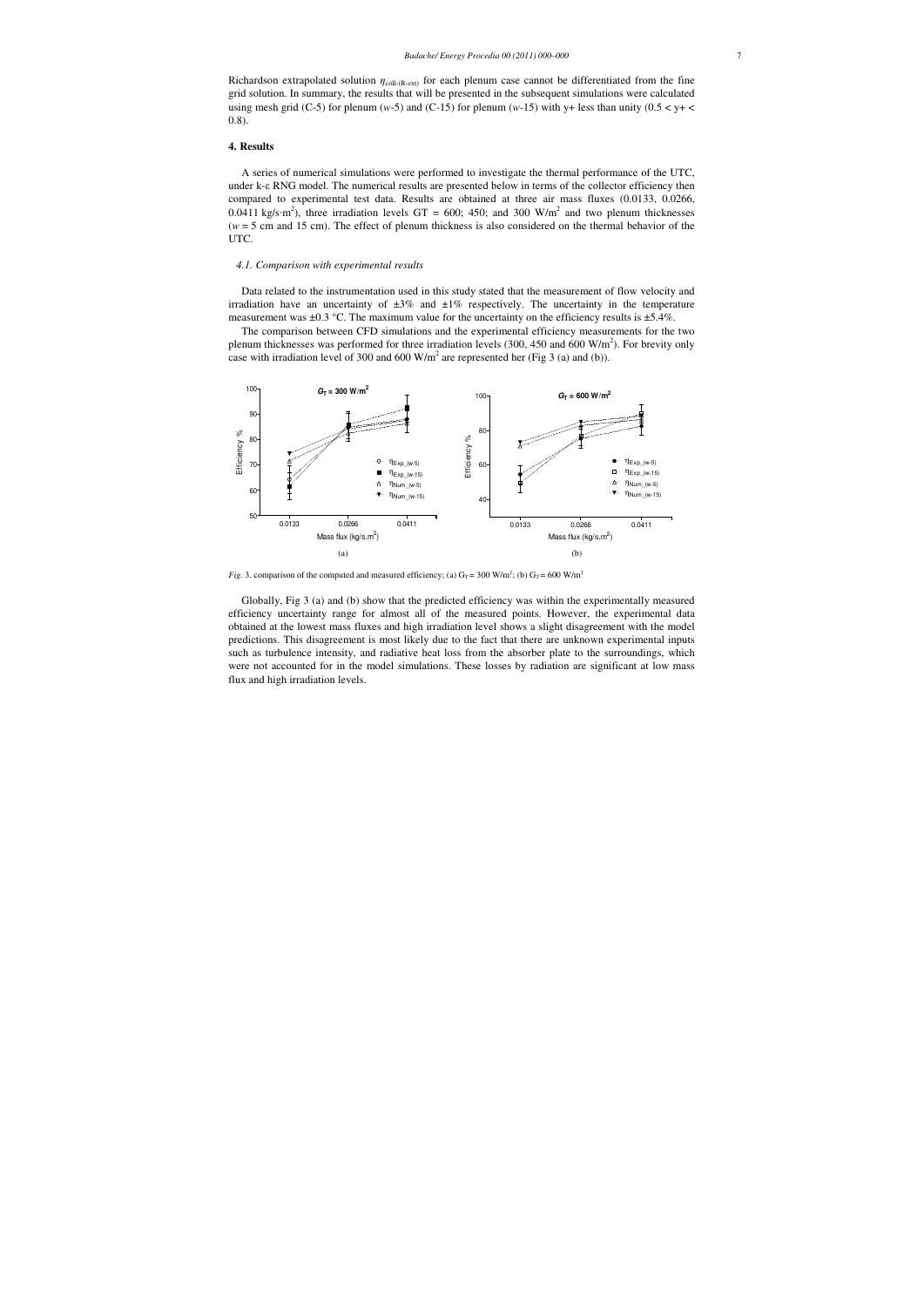# *4.2. Effect of mass fluxes*

Initially, the computed efficiency rises, rapidly at low mass flux, (by about 11% between 0.0113 and 0.0266 kg/s·m<sup>2</sup>), but only slightly (about 3.5%) at mass flux above 0.0266 kg/s·m<sup>2</sup>. These trends are generally consistent with the results reported by [13] and [14]. Which have noted that the efficiency is nearly constant for approach velocities greater than 0.05 and 0.04 m/s, equivalent to about 0.042 and  $0.034 \text{ kg/s} \cdot \text{m}^2$ .

One of the parameters that were used to control the thermal performance of the UTC is the mass flux, defined as the mass flow rate per unit collector area. Fig 4 (a) shows the variations of the thermal efficiency of the UTC with air mass flux for three irradiation levels and two plenum cases. The thermal efficiency of the UTC was calculated as in equation 1. It can be found in Fig 4 that the efficiency increases with increasing air mass fluxes, for the two plenum cases. This is because the heat transfer capacity depends directly on the mass flux, which induces higher velocities through the slots and more heat transfer from the absorber plate to the air.

Fig 4 (b) illustrates the variation of the UTC air temperature rise  $(T_{\text{out}} - T_{\text{amb}})$  with air mass flux for different levels of incident irradiation and two plenum cases. As with any solar collector, for a constant irradiation level, air temperature rises tend to decreases with increasing mass flux. In addition, at higher irradiation levels, the mass flux has a greater effect on the air temperature rise since there is more thermal energy ( $\alpha G_T A_{\text{coll}}$ ) available to the sucked air. For example of plenum (*w*-15), when the mass flux increases from 0.0133 to 0.0411 kg/s·m<sup>2</sup>, the air temperature rise drops by 18.84°C for 600 W/m<sup>2</sup> of irradiation compared to only 9.76°C for an irradiation level of 300 W/m<sup>2</sup>, which is nearly double. Note, that the air temperature rise drop rapidly initially but shows less diminishing returns at higher mass fluxes. In addition, for a constant mass flux, the air temperature rise tends to increase with increasing irradiation level, which is quite logical and is true for both plenum cases.

# *4.3. Effect of irradiation*



Fig. 8. (a) efficiency vs mass fluxes for two plenum cases; (b) computed air temperature rise for different levels of irradiation

Although the numerical results, indicate that efficiency increases, with the increase of the air mass fluxes. The experimental results show a small decrease in efficiency as the irradiation intensity increases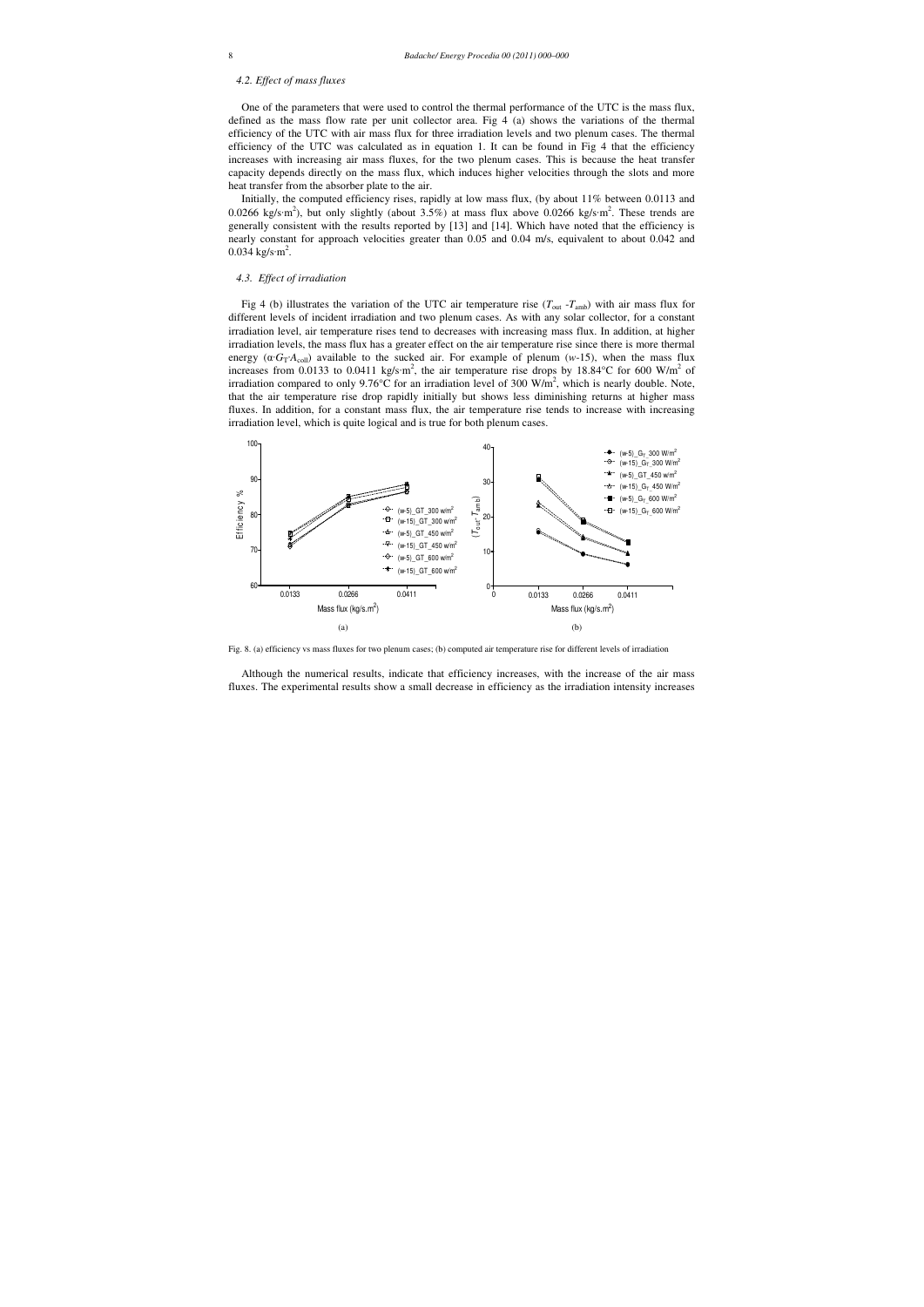(from 300 to 600  $W/m<sup>2</sup>$ ) for both plenum thicknesses. This increase is more pronounced especially at high irradiation level and low mass fluxes. Nevertheless, this decreasing trend from the current results may be due to a relatively high absorber temperature, and the low capacity of air at moderate mass flux to extract all available collector thermal energy. This increases the heat losses from the absorber plate to ambient air and, results in a decrease in the thermal efficiency of the UTC. Hence to minimize heat losses from the UTC and to maximize collector efficiency, it is necessary to operate the collector at medium or high mass fluxes whatever the irradiation conditions.

#### *4.4. Effect of plenum thickness*

In order to compare the plenum's effect to the efficiency, the plenum thicknesses (*w*), was varied between 5 cm and 15 cm. The simulation results for the two different options are given in Fig 4 (a). This figure shows a slight influence of plenum thickness on collector efficiency. The efficiency is clustered in two groups at plenum thickness 5 cm and 15 cm. The percent differences of the efficiency between the two plenum cases (5 and 15 cm) varied from 1.92 and 2.85%. This slight difference of efficiency compare favorably to the experimental results except in case of low mass flux  $(0.0133 \text{ kg/s} \cdot \text{m}^2)$  and agree with studies done in [15].

In the present study the effect of plenum thickness on the efficiency is low compared to the effect of mass flux and irradiation. For a complete study of plenum thickness effects on the UTC efficiency, one must examine the absorber plate upstream and downstream flow and the heat transfer process. On one hand with an adiabatic back wall, all the heat collected by the absorber plate surface is transferred into the air stream, and therefore 100% of the heat exchange process took place at the absorber plate. In addition, downstream of each jet slots, a recirculation zone develops, and the cumulative flow through the plenum increases due to the upstream jets. On the other hand, the fluid motion and heat transfer at the outward face of the absorber plate is the same regardless the plenum thickness. Therefore the efficiency difference expected between the two plenum cases can only be due to the heat transfer occurs at the back side of the absorber plate. A slight difference in efficiency is expected because the majority of the heat transfer occurs at the outward face of the absorber plate for both plenum thicknesses.

# **5. Conclusion**

The thermal efficiency of a UTC has been investigated both experimentally and numerically (CFD). Experimental measurements included the following variables: the air temperatures entering and leaving the UTC for three air mass flow rates, three distinct irradiations and two plenums thicknesses. It can be found from the study that:

- The efficiency increases with increasing air mass fluxes for the two plenum cases. This is because the heat transfer capacity depends directly on the mass flow rate, which induces higher velocities through the perforations and more heat transfer from the plate to the air.
- Increasing the irradiation level seems to have a very limited effect on the collector efficiency for both plenum. Still, the experimental results show a small increase in efficiency as the irradiation intensity decreases (from 600 to 300  $W/m<sup>2</sup>$ ) for both plenum thicknesses. Nevertheless, this small effect may be due to the reduction of the absorber plate temperature, resulting in lower losses from the collector at low irradiation.
- A slight influence of plenum thickness' on collector efficiency, the percent differences of the efficiency between the two plenum cases varied from 1.92 and 2.85%. This slight dependence of UTC efficiency compare favorably to the experimental results except in the case of low mass flux  $(0.0133 \text{ kg/s} \cdot \text{m}^2)$ .